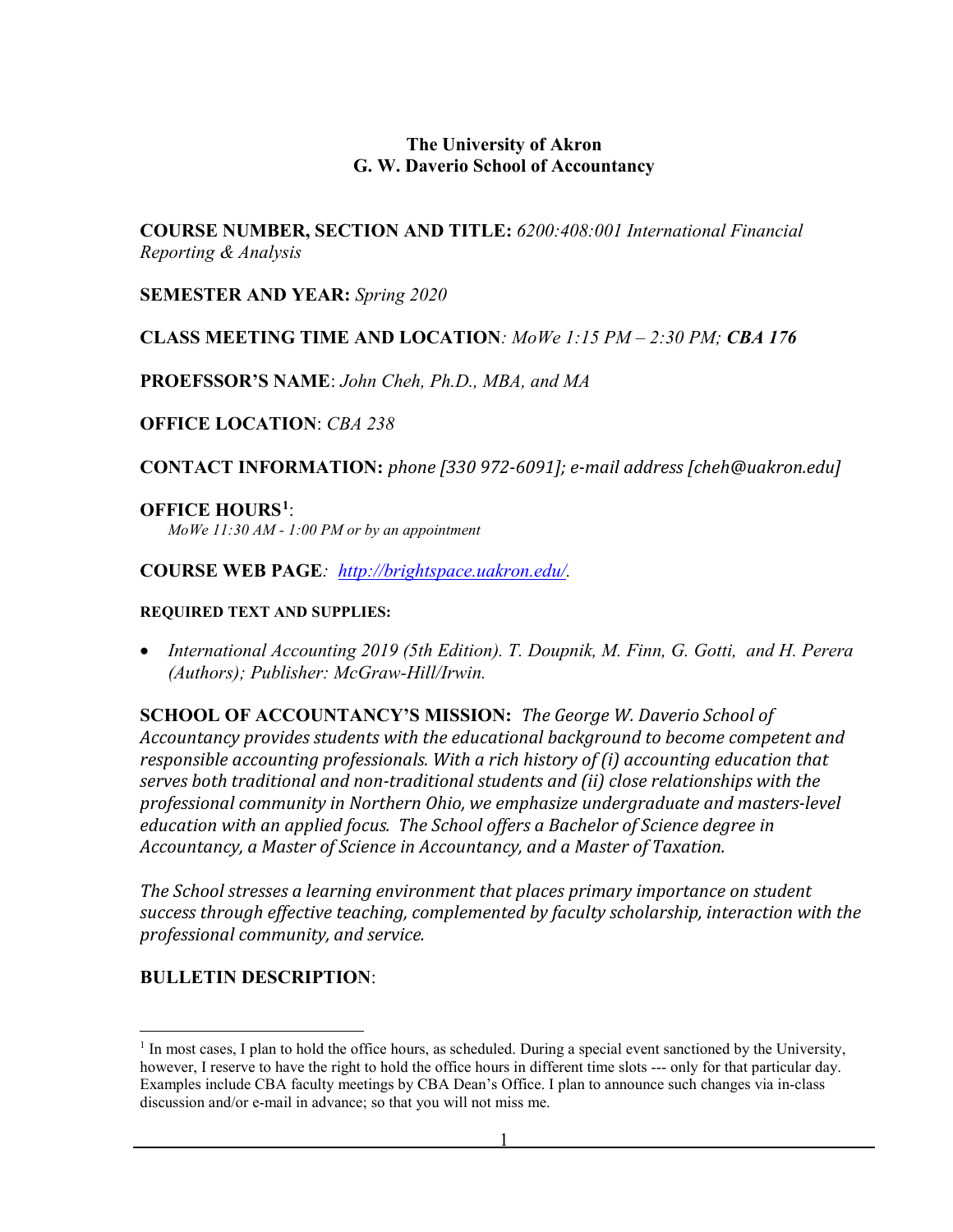- *Prerequisites: 6200:202 and 6400:301 or equivalent.*
- *Covers international accounting standards, analysis of foreign financial statements, international tax issues, accounting for foreign currency, transfer pricing, and international auditing. (Not to be used as an accounting elective.)*
- *It is your responsibility and crucial to keep all of the files and all of graded and returned assignments, projects, and exams for the course until the semester is completely over. When you keep the old files, please be sure not to change or modify any of the files. If you want to expand the work in any of the files, then make a copy of the files and work on it. For the purpose of storing your files, you may use a storage device such as a jump drive (USB, cigar or key drive—it is shaped like a cigar or key), OneDrive or Dropbox. The jump drive will be used for a backup storage device you may need this device to protect the accidental losses of your valuable work. You will also find cloud backup services such as OneDrive or Dropbox convenient.*
- *Course materials are provided in BRIGHTSPACE! All completed projects must be submitted via BRIGHTSPACE!*

# **COURSE OBJECTIVES AND LEARNING GOALS**:

*This course covers topics related to understanding international accounting standards, preparing and analyzing foreign financial statements, international tax issues, accounting for foreign currency transactions, understanding transfer pricing and international auditing*. *After completing this course, I expect that the student will:*

- *understand international accounting standards;*
- *analyze foreign financial statements, using US financial statements as a starting point;*
- *assess the impact accounting standards and accounting diversity have on global financial markets; and*
- *grasp the basic understanding of issues related to foreign currency transactions, transfer pricing, international auditing, and international tax.*

### **COVERAGE OF INTERNATIONAL ACCOUNTING**:

*Throughout the entire system, the whole focus of this class is about issues related to international accounting. As noticed in this syllabus, I use various teaching methods to help students understand and exposed to issues related to international accounting; these include lectures, active learning activities, homework assignments, projects, quizzes, and exams.* 

### **COVERAGE OF ETHICS IN THIS COURSE**:

In this class, the primary focus of the ethics coverage is ethical issues related to economics. *Related economic concepts and theories will be explored in topics on global debt crisis, public pension systems, and their implications on global financial markets. Select topics will be discussed throughout the semester when interconnected international accounting issues are considered in class.*

**ATTENDANCE POLICY**: *Class attendance is required for you to perform well on assignments and exams.*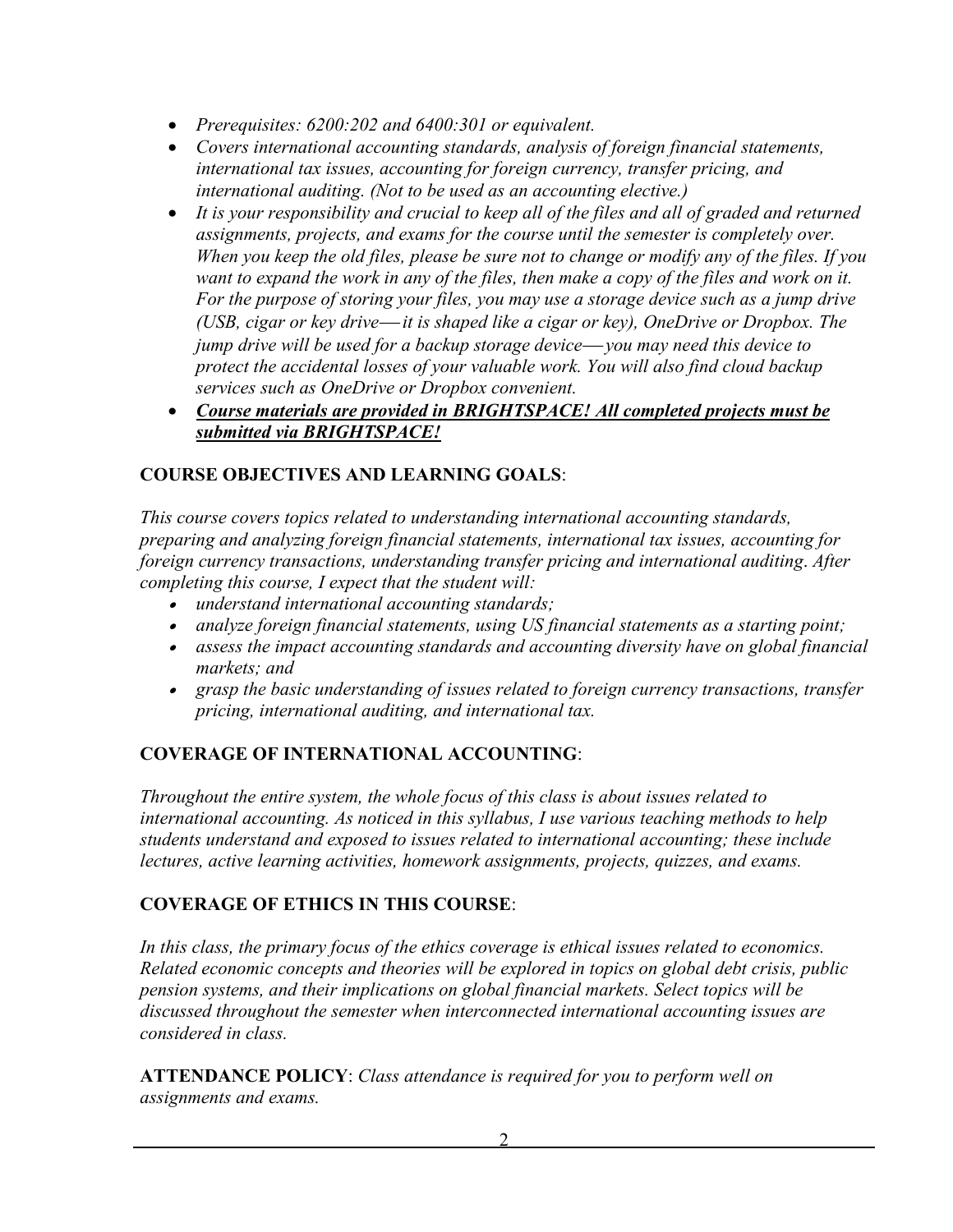*You MUST be in your seat promptly at the beginning of class --- if you decide to attend the class. I strongly discourage you to come late --- or leave early before the class ends. Coming to class*  late or leaving early disrupts the class; and as a result, students who developed a habit of being *late or leaving early must expect penalty points for disrupting class activities.*

*During the class, please do not engage in chatting with your classmate, unless the class is open for discussion. Students who habitually engage in chatting will lose up to maximum 5 points out of 300 points. Chatting during lecture disrupts the class; and as a result, students who developed a habit of chatting during lecture must expect penalty points for disrupting class activities. If students continue such behavior, they will be asked to leave the classroom.*

*Attendance will be taken until Exam 2 or 20 times. Nevertheless, students are strongly encouraged to attend the class even though attendance is not taken.*

### **GRADING POLICY:**

• *Point allocation for the components of the course:*

| <b>Course Components</b>                                 | <b>Points</b> |  |  |  |
|----------------------------------------------------------|---------------|--|--|--|
| Financial Statement Analysis Project (FSA)*              | 30            |  |  |  |
| Connect HOMEWORK (HW)*                                   | 30            |  |  |  |
| In-class Online Exam 1 $(EI)$ <sup>**</sup> (No make-up) |               |  |  |  |
| In-class Online Exam 2 $(E2)$ <sup>**</sup> (No make-up) |               |  |  |  |
| In-class Online Final Exam (Comprehensive) $(F)$ **      | 100           |  |  |  |
| <b>Total Points</b>                                      | 300           |  |  |  |
| Attendance $(A)$                                         |               |  |  |  |
| $C_{1}$ $1.0/$ $C_{2}$ $1.0/$ $C_{3}$ $1.0/$ $1.0/$      |               |  |  |  |

*Grade% Computation Formula: Final Grade % = (FSA+HW+E1+E2+F+A)/300*

*(Please be sure to use the grade % formula above in computing your final grade %; do not use your Final Calculated Grade nor Final Adjusted Grade in Brightspace;and be sure to keep your earned points for each course component --- for your record.)*

- *\* It is critical and mandatory that all students must submit all of their projects and project related documents/files—before the project deadline; any violator will receive zero on the project submitted after the deadline.*
- *\*\* In computing points for a student's final semester grade,* **the better score** *between*  **[your Final Grade % shown above]** *and* **[FSA score** *+* **weighted Final Exam score + Attendance points]** *based on weights stipulated in the final grade % computation formula above will be considered.*
- *Percentage grading scale based on total points for the course (based on the University of Akron guidelines and rounded to nearest whole point) (https://wwwdev.uakron.edu/academics\_majors/ub/important-policies/grade-policy-andcredit.dot):*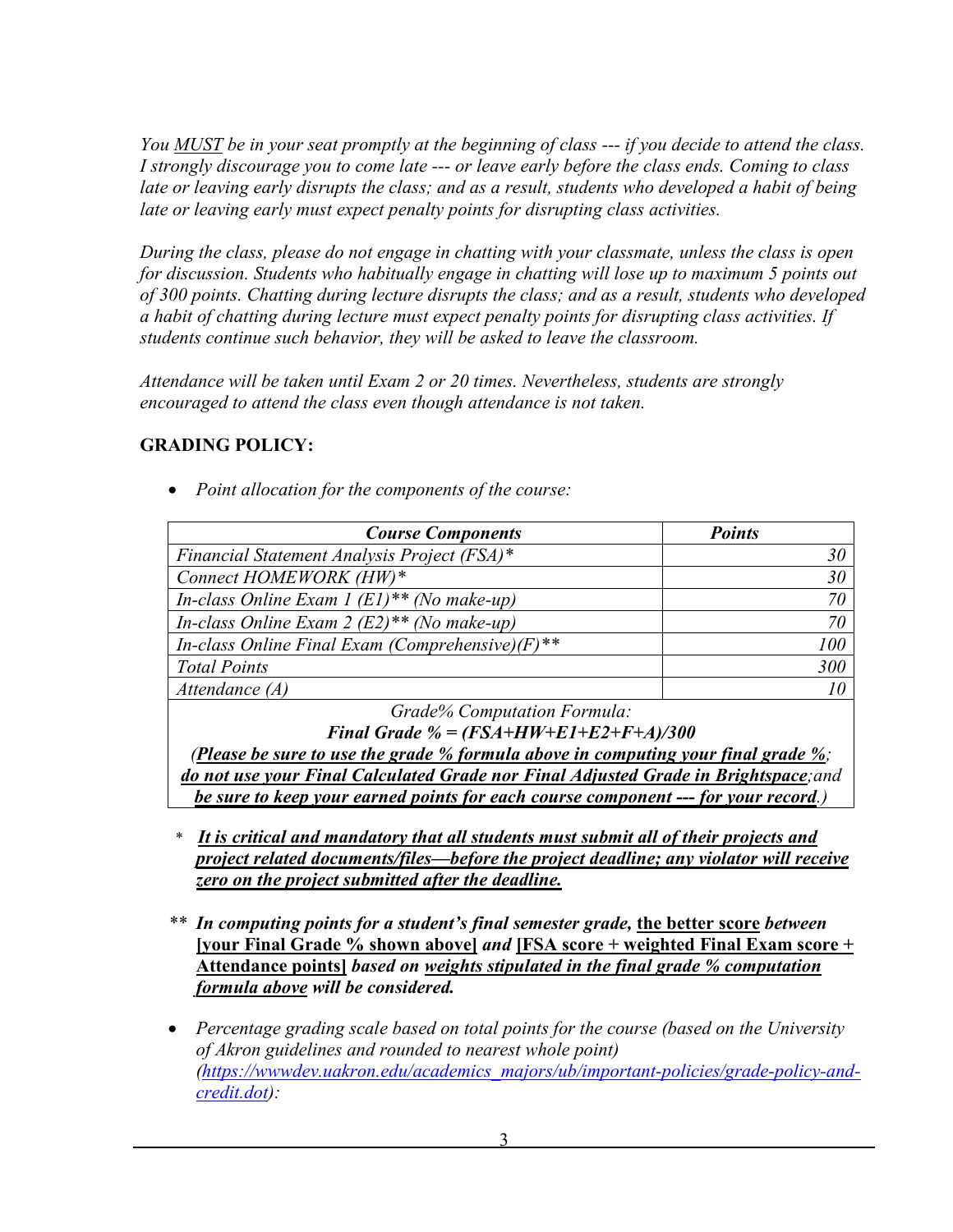| Grade          | <b>Quality Points</b> | Percentage | Grade              | <b>Quality Points</b> | Percentage |
|----------------|-----------------------|------------|--------------------|-----------------------|------------|
| $\overline{A}$ |                       | 92 to 100  |                    | 2.0                   | 72 to 77.9 |
| $A-$           | 3.7                   | 90 to 91.9 | $C_{\overline{z}}$ | 1.7                   | 70 to 71.9 |
| $B+$           | 3.3                   | 88 to 89.9 | $D+$               | 1.3                   | 68 to 69.9 |
| B              | 3.0                   | 82 to 87.9 | D                  | 1.0                   | 62 to 67.9 |
| $B-$           | 2.7                   | 80 to 81.9 | $D$ -              | 0.7                   | 60 to 61.9 |
| $C^+$          | 2.3                   | 78 to 79.9 | $\overline{F}$     | 0.0                   | Below 60   |
|                |                       |            |                    |                       | Percent    |

**HOMEWORK**: *In-class exercises will be posted and/or discussed in class. These are designed to help you read each chapter and prepare for the class. SINCE EXAMS WILL BE PARTIALLY BASED ON THESE EXERCISES, FAILURE TO WORK ON THESE EXERCISES WILL AFFECT YOUR GRADE.*

*Successful students generally are ready for class and work on these in-class exercises. Reading the chapter introduces you to the concepts and principles; completing homework assignments and/or in-class exercises reinforces your understanding of the subject matter.*

**PROJECT**: *A research project is assigned during the semester; and the research project includes topics on financial statements and investment analysis. Detailed requirements for the following project can be found in Brightspace. Working with his project, students will learn use data sets in WRDS, Compustat - Capital IQ, and/or CRSP in analyzing for financial statements. There is no make-up project for students who do not submit their report on or before the project due date.* 

**QUIZZES**: *There may be bonus quizzes during the semester.*

**EXAMS**: *There will be three exams, including Final Exam. The Final Exam will be comprehensive. The dates for the two exams and final examination are in the section titled Tentative Schedule.* 

*If calculators deem to be needed for an exam, then approved calculators will be allowed in exams. It is your responsibility to determine that your calculator works; if it fails during the exam, you will not receive extra time. Electronic audio and video devices and cell phones are not permitted during exams.*

*You may not use a programmable calculator or cell phone on the exams. It is programmable if it has either text (a-z) or formula (with variables to be entered) capabilities. See me before the first test if you are unsure about the "legality" of your particular model.* 

*During an exam, you are not permitted to leave the exam room until you complete the exam. Therefore, you should be physically ready for the exam when you come to take the exam. If you have any medical reasons to leave the room during the exam, then, please provide a physician's note in this regard.* 

*The School of Accountancy's policy regarding exam retention will be followed. This policy does not permit students to retain exams. They will be permitted to review exams in the classroom or*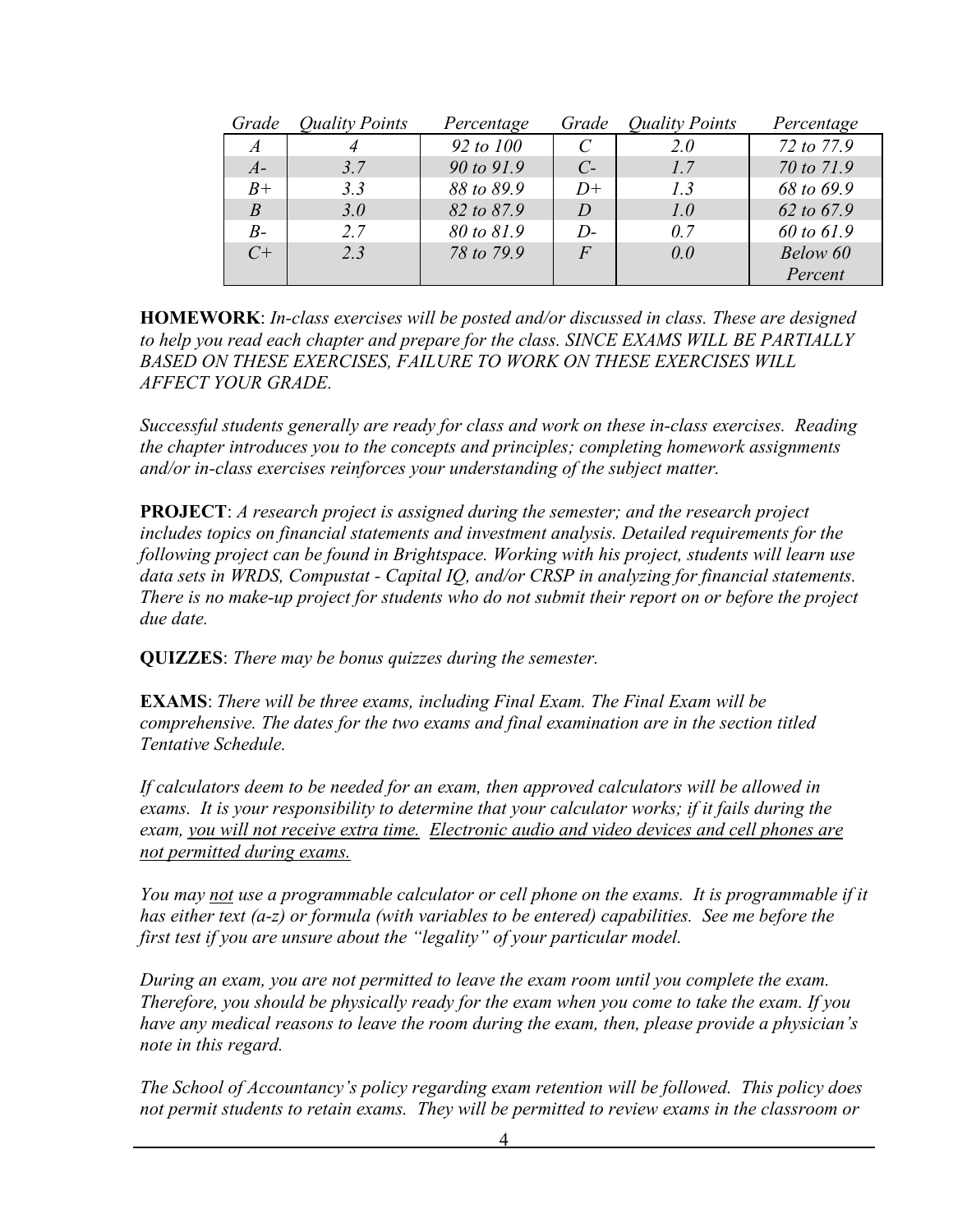*in the instructor's office. Exams may not be removed from the classroom for any reason. All exams and other class materials will be destroyed after the fourth week of fall semester of 2015.*

**MAKE-UP POLICY**: *Make up exams will not be allowed for mid-term exams; a make-up exam for final exam will be allowed only under exceptionally extraordinary circumstances that are supported by appropriate official documentation. For the missing final exam, thus, students are required to provide document evidence to arrange a make-up final exam on a timely manner.* 

**I reserve the right to impose a 10% penalty for any make-up final exam—even though these excuses were caused by exceptionally extraordinary circumstances.**

**PICTURE ID REQUIREMENT:** *During examinations, students may be asked to display their University of Akron picture IDs by placing them on their desks.* 

#### *University Proof of Registration*

*"Students whose names do not appear on the class list will not be permitted to participate (take exams or receive credit) without first showing proof of registration (schedule of classes and statement of account)." This is a University requirement.*

#### **STUDENTS' RESPONSIBILITY FOR CLASS PARTICIPATION and ADVANCE**

**PREPARATION**: *Each student is responsible for reading the assigned material and for attempting all cases and problems before coming to class. A useful rule of thumb is to devote two to three hours of preparation time for each hour of class time. You should be prepared to discuss reading assignments and cases/problems, answer questions, and participate in class activities.*

- *During the class, neither drinking nor eating is permitted in CBA computer labs unless you provide me with a physician's note that such activity is necessary because of your special medical conditions.*
- *In accordance with University Policy, smoking and eating is not permitted in the classrooms.*
- *Do not disturb those around you by: consuming ice, potato chips, hard candy, etc.; telling jokes (unless they are actually funny, and relevant for the class topics under discussion, then I'll let you tell the whole class); asking questions of your neighbors (unless they are reasonably brief points of clarification on Accounting Information Systems). If you have any questions related to our class or classroom activities, please ask me --- instead of your neighbors.*
- *Do not engage in any disrespectful behavior to the instructor or classmates that draws or disturbs students' attention. This behavior includes knitting and any other kind of activities which are not expected in classroom environments. Students should pay full attention to the instruction's lectures or instructions on classroom activities. In a typical class session, I do not deduct points for your not being in classroom --- except for certain dates like the class time periods in which you will be asked to evaluate your classmates' presentations. Thus, if you have more urgent businesses than classroom activities, it will be your decision not to be in classroom.*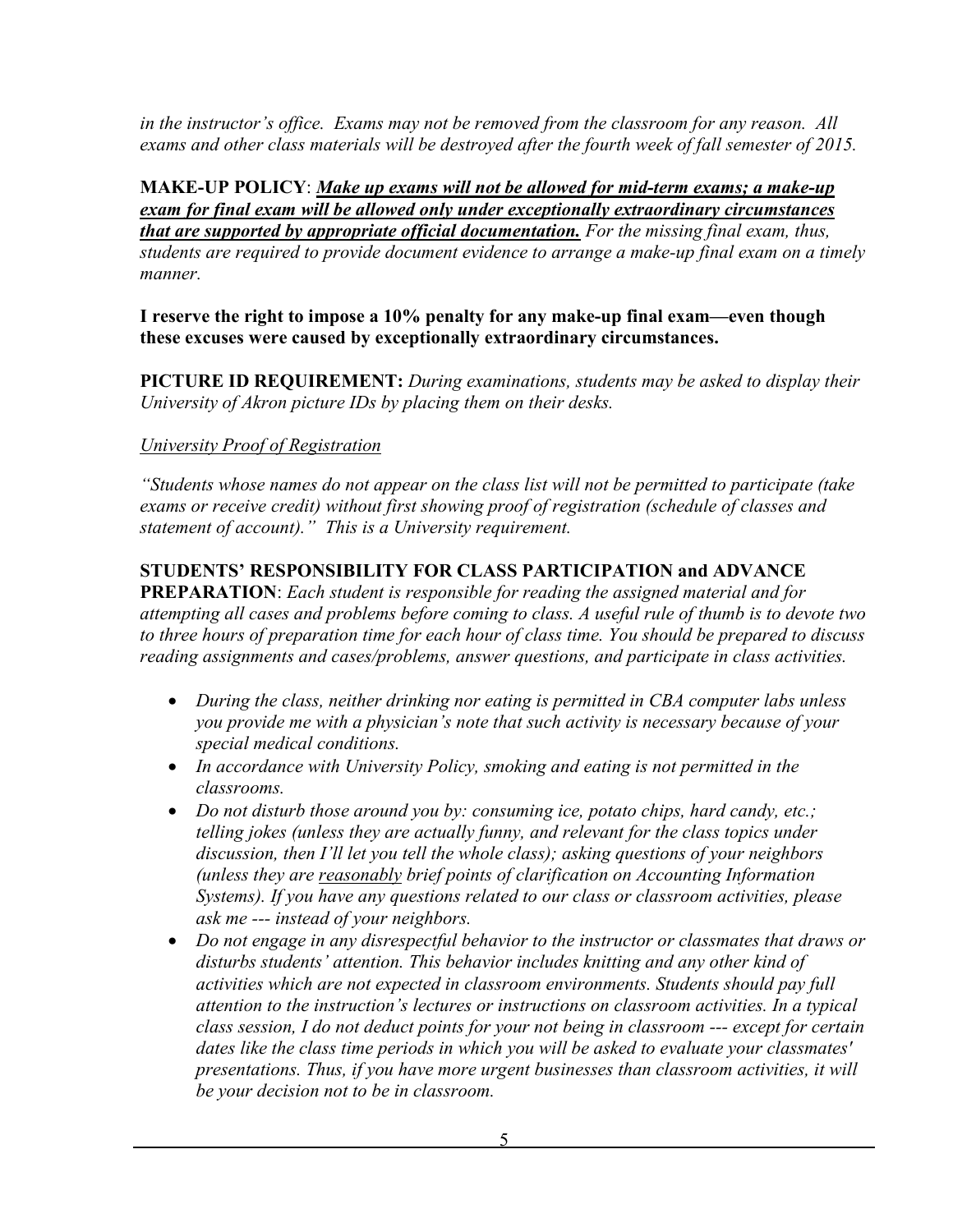- *If you continue engaging in disrespectful behavior, disrupting activities, or drawing your classmates' attention --- because of your unusual classroom activities --- then I will ask you to leave the classroom.*
- *I know that all of you want to become successful professionals in the future. That begins in my classroom; the first step is to exhibit respectful and professional behavior in my classroom, and fully engage in classroom activities by paying full attention to my lecture and classroom activities --- not a half way nor partially.*
- *Be an active participant in the learning process. You'll find that behavior that once was considered socially undesirable or "nerdy" in your earlier education is desirable to instructors of, in particular, upper division classes. I have found that discussions regarding the material...including, for instance, students pointing out weaknesses in the text, test questions, etc., have created some of the more enlightening class sessions (both for me and for students).*
- *The university's e-mail system, microcomputer networks, and software applications are important resources available to all students. Students must comply with CBA and University of Akron usage policies that govern the usage of these resources. Nonprofessional use of these resources will result in action taken by the School of Accountancy, CBA, or the University of Akron.*
- • *Respecting other students' rights to listen to lectures and other types of presentations, and focusing on learning activities in the classroom is an important consideration as a classmate. Questions, answers and other types of active participation will be encouraged and rewarded. Disruptions in the classroom will be prohibited.*
- • *No tape recorders are allowed without prior permission from me. Note: Depending on the situation, I will almost always allow them.*
- *PLEASE come see me if you have extraordinary difficulty with the material or with any aspect of the class (including my instructional technique). I will try my best to help you.*

**INCOMPLETES**: *At the discretion of the instructor, a student may receive an "I" (incomplete) grade if he/she has completed substantially all of the course and is unable, for an exceptionally extraordinary reason that is supported by appropriate evidence in writing, to complete some of the course requirements. It is a student's responsibility to consult with me and petition the "I" grade with appropriate documents; the consultation and petition must be done on or before the*  last class. A student who receives an "I" grade in this course must complete the remaining *requirements by the end of fall semester of 2020. I will not accept any material relating to this course after that date. This means that an "I" grade that is not changed by the end of fall semester of 2020 becomes a permanent "F".*

**ACADEMIC DISHONESTY**: *Any form of cheating on exams, projects, cases, or homework assignments will result in 0 point for that exam or assignment. Visit*  <https://www.uakron.edu/cba/student-resources/integrity.dot>

*for answers to several questions that students often ask about academic dishonesty and plagiarism.* 

*Business professionals must evidence the highest level of professional ethics and integrity. The work performed in this course must be your own in substance (i.e., its technical and business content) and form (i.e., its outward appearance and format). Academic dishonesty will not be*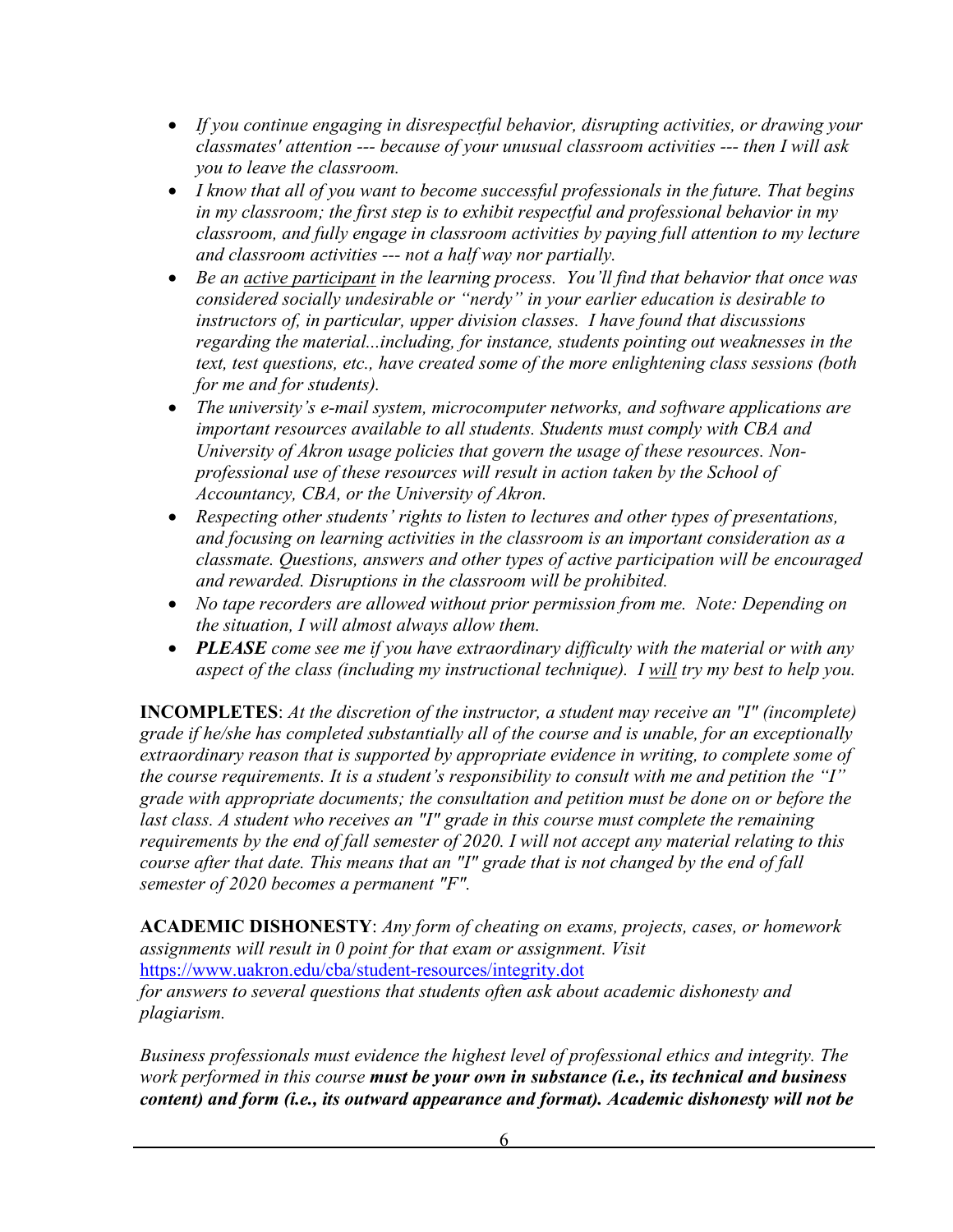*tolerated under any circumstances and will be handled according to the University of Akron's policies and regulations. At a minimum, a grade of zero for the assignment will be sought in cases of academic dishonesty, with harsher penalties pursued when deemed appropriate. If you have any questions about what might constitute academic dishonesty, ask for clarification from the professor before making any assumptions or taking any actions. Examples of academic dishonesty include (but are not limited to):*

- *Helping another student or talking with a student --- no matter how trivial the help or talking is, while the student is still taking an exam --- will be considered cheating; thus, if you complete your exam, LEAVE THE CLASSROOM AS SOON AS POSSBILE, INSTEAD OF LINGERING IN THE CLASSROOM FOR ANY REASONS.*
- *Allowing another student to copy your working papers, printed output, or electronic files for a computer project, assignment, quiz, or final examination.*
- *Allowing another student to complete or help your working papers, printed output, or electronic files for a computer project, assignment, quiz, or final examination.*
- *Completing or helping another student's working papers, printed output, or electronic files for a microcomputer project, assignment, quiz, or final examination.*
- *Copying another student's working papers, printed output, or electronic files for a computer project, assignment, quiz, or final examination from a past semester.*

*Electronic storing devices of any kind are not permitted to be used in the classroom. This includes and is not limited to cellular telephones and PDA's. During an exam, calculators and computers are not to be used unless the task specifically calls for these devices.*

*PLEASE MAKE SURE THAT you follow the CBA guidelines on avoiding plagiarism:*  <https://www.uakron.edu/cba/student-resources/integrity.dot>*.*

*If you have not, I would strongly encourage you to visit the site and go over what is written there.* 

In general, besides the plagiarism, I trust that you will adhere to the university guidelines *suggested for proper student conduct in classroom behavior, taking exams, working on projects, and all other types of class related activities, and act accordingly.*

**WITHDRAWALS**: *Students who withdraw from this class must do so officially; otherwise, they will receive an "F" for the course.* 

# Spring 2020 (Undergraduate/Graduate) Drop/WD Dates

**Spring Semester**

# **Graduate and Undergraduate Students:**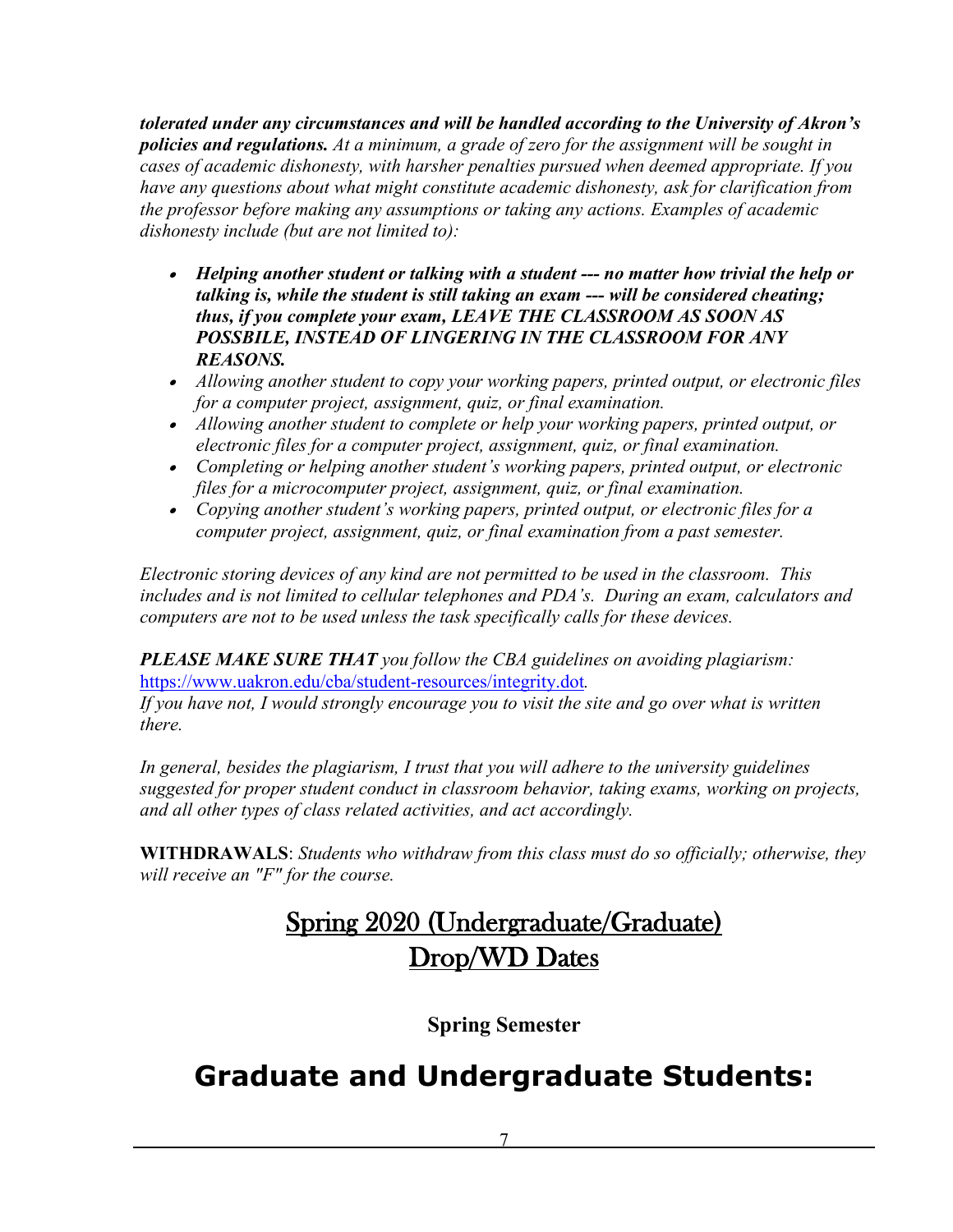| <b>TO DROP:</b>                                   |                                                  |  |  |
|---------------------------------------------------|--------------------------------------------------|--|--|
|                                                   | January 26, 2020   Last day to drop without "WD" |  |  |
|                                                   | appearing on academic record                     |  |  |
| <b>TO WITHDRAW:</b>                               |                                                  |  |  |
| March 1, 2020   Last day to withdraw from classes |                                                  |  |  |

**Source:** https://www.uakron.edu/registrar/dates/springdropwd.dot

**STUDENTS WITH DISABILITIES***: Any student who feels she/he may need an accommodation based on the effect of a disability should contact the Office of Accessibility at 330-972-7928. In regard to exams, George Daverio School of Accountancy plans to accommodate your special needs, if resources are available. Thus, if you need special accommodations for your exams, please contact me for such special accommodations in no later than 4 business days prior to testing. I will inform Office of Accessibility of your request and arrangement of special accommodations at our school.*

**CELL PHONE USAGE***: Use of cell phones in the classroom is not allowed. Cell phones should be turned off or muted. The second "cell-phone" offense will result in a one-letter-grade reduction on your final grade.*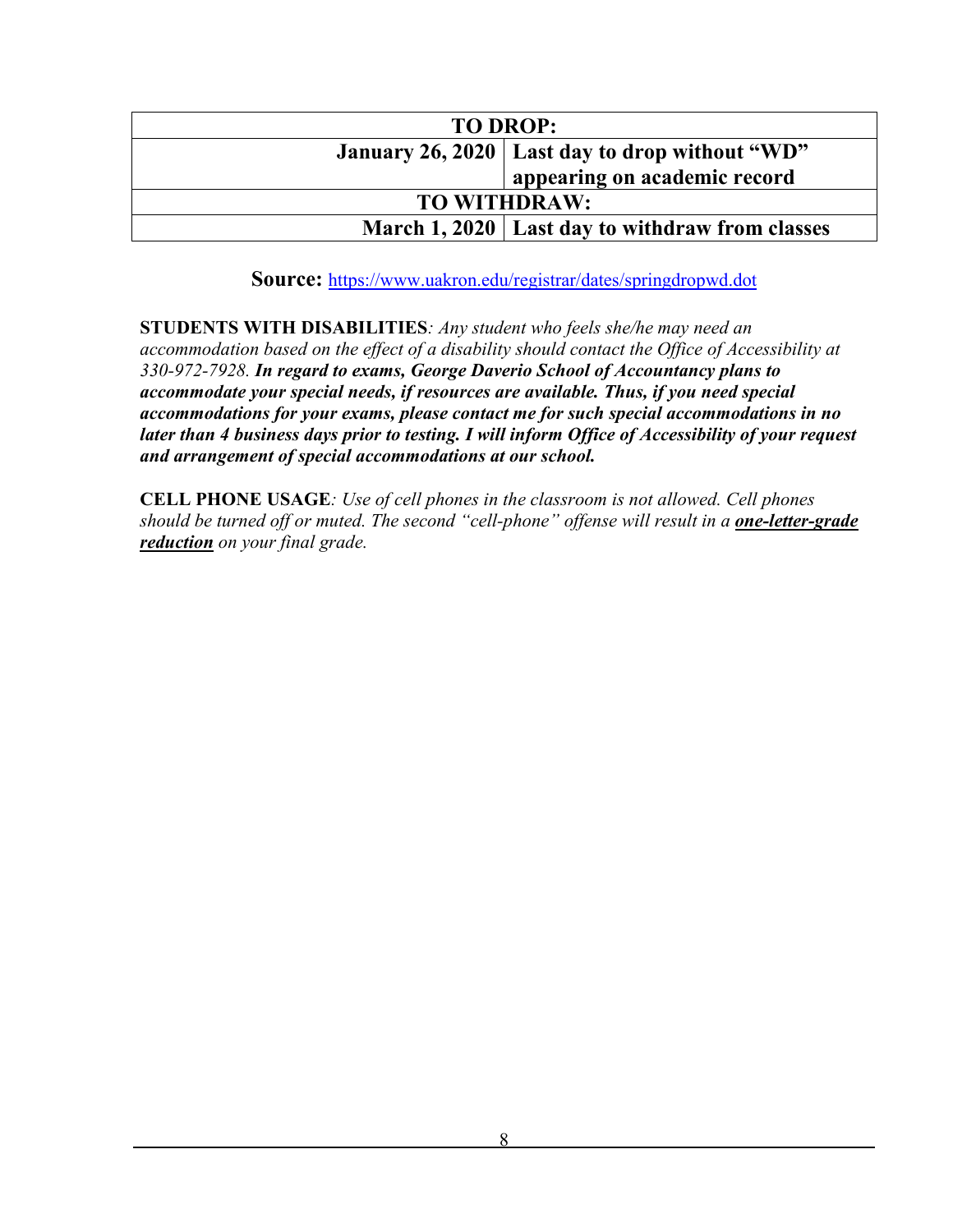# *Tentative Class Schedule in Progress*

*[This syllabus is of a tentative nature and I reserve the right to adapt it (with the notion that any changes will be in the best interest of the class as a whole AND with the students receiving oral and/or written notification of any changes to be made.)]*

| Week         | Chapter                             | Topics                                                                  | Classroom Activities/<br>Due Dates for Projects |  |  |  |
|--------------|-------------------------------------|-------------------------------------------------------------------------|-------------------------------------------------|--|--|--|
| $\mathbf{1}$ | $\mathbf{1}$                        | Introduction to International Accounting                                |                                                 |  |  |  |
| 2            | $\overline{2}$                      | <b>Worldwide Accounting Diversity</b>                                   |                                                 |  |  |  |
|              |                                     |                                                                         |                                                 |  |  |  |
| 3            | 2                                   | <b>Worldwide Accounting Diversity</b>                                   |                                                 |  |  |  |
|              | 3                                   | <b>International Convergence of Financial</b><br>Reporting              |                                                 |  |  |  |
| 4            | 3                                   | <b>International Convergence of Financial</b><br>Reporting              |                                                 |  |  |  |
| 5            | Exam 1 (Ch 1, 2): February 12, 2020 |                                                                         |                                                 |  |  |  |
| 6            | $\overline{4}$                      | International Financial Reporting Standards:<br>Part I                  |                                                 |  |  |  |
| 7            | $\overline{4}$                      | International Financial Reporting Standards:<br>Part I                  |                                                 |  |  |  |
| 8            | $\overline{4}$                      | <b>International Financial Reporting Standards:</b><br>Part I           | <b>FSA Project Due</b>                          |  |  |  |
| 9/10         | 4 & 5                               | <b>International Financial Reporting Standards:</b><br>Part I & Part II |                                                 |  |  |  |
| 11           | 5                                   | <b>International Financial Reporting Standards:</b><br>Part II          |                                                 |  |  |  |
|              |                                     | Exam 2 (Chs 3 & 4): April 1, 2020                                       |                                                 |  |  |  |
| 12           | 6                                   | Foreign Currency Transactions and Hedging<br>Foreign Exchange Risk      |                                                 |  |  |  |
| 13           | $\overline{7}$                      | Translation of Foreign Currency Financial<br><b>Statements</b>          |                                                 |  |  |  |
| 14           | 8                                   | <b>International Taxation</b>                                           |                                                 |  |  |  |
|              | 9                                   | <b>International Transfer Pricing</b>                                   |                                                 |  |  |  |
| 15           | 11                                  | Auditing and Corporate Governance: An                                   |                                                 |  |  |  |
|              |                                     | <b>International Perspective</b>                                        |                                                 |  |  |  |
|              |                                     | Course Wrap Up                                                          |                                                 |  |  |  |
|              |                                     |                                                                         |                                                 |  |  |  |
|              |                                     |                                                                         |                                                 |  |  |  |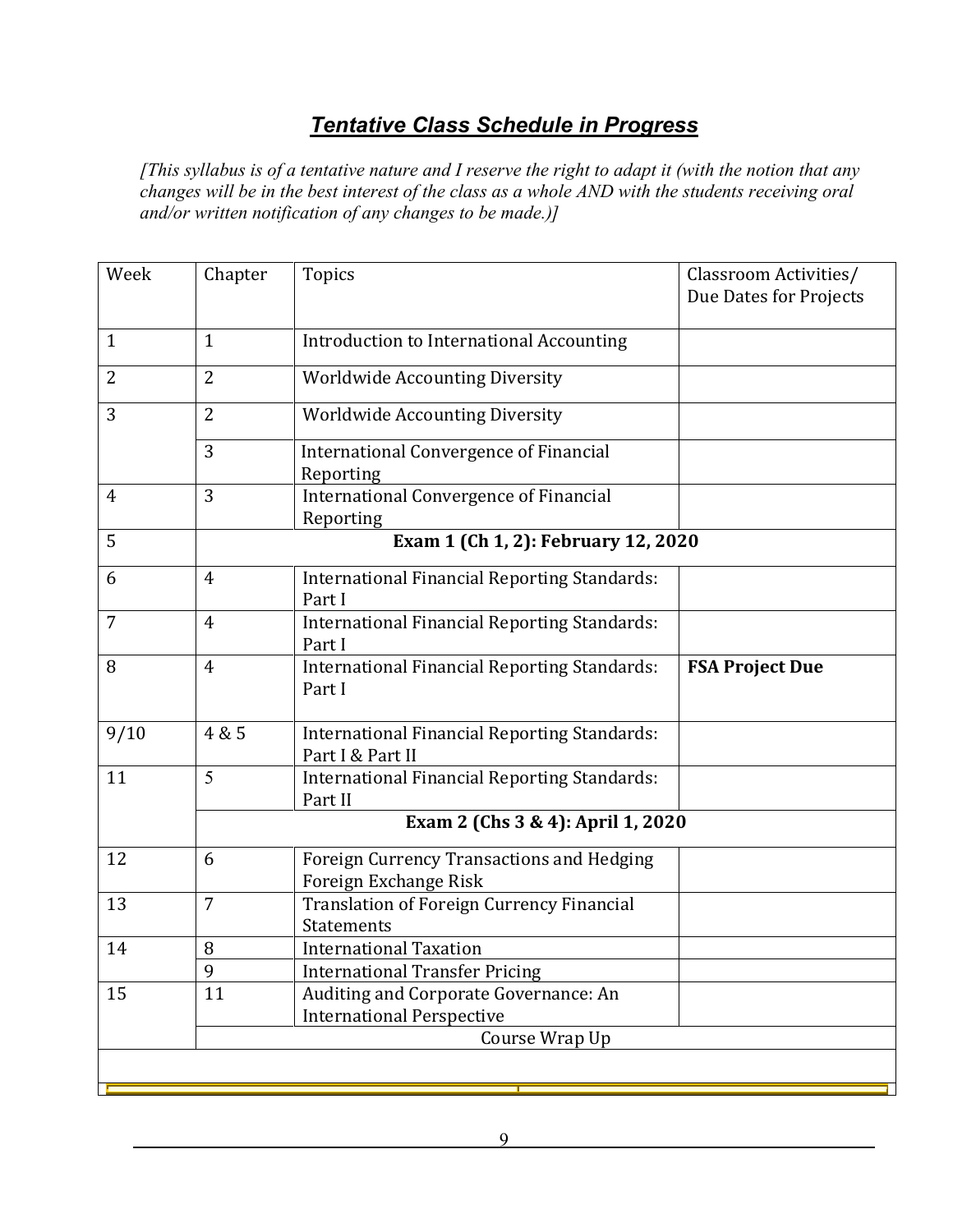# **Final Exam (Comprehensive) Date & Time: Friday, May 8, 2020 & 12:15 – 2:15 PM Location: CBA 176**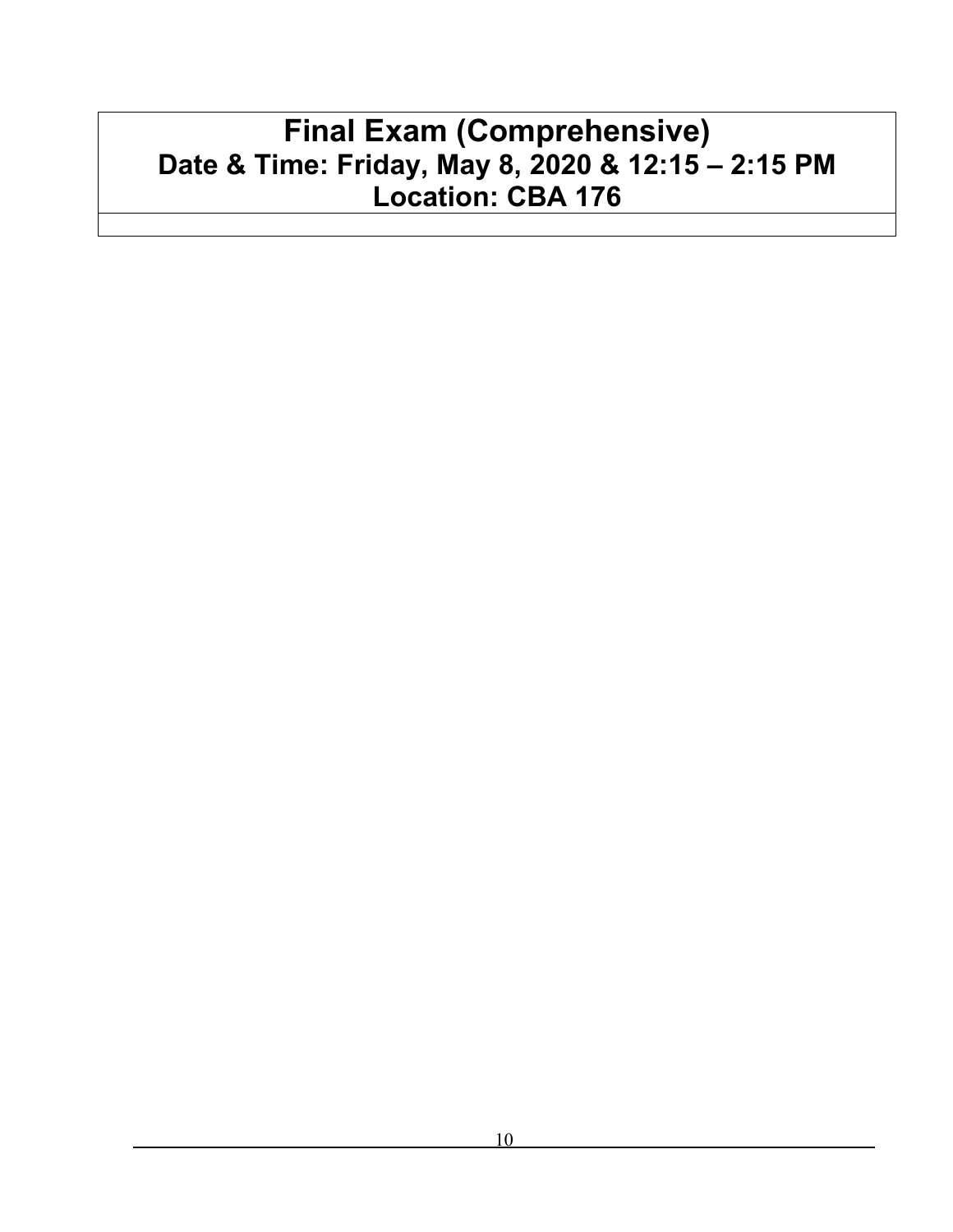## **First-Day Course Materials E-Content**

"To reduce the cost of course materials, the materials for this course are provided digitally in Brightspace, and they will be charged to you through your tuition. There is nothing additional required for you to purchase, but discounted print copies may be available to you after the add/drop period. Please check with your bookstore staff. By law the cost is below market value, and it is very unlikely that you will find them cheaper elsewhere. If you choose to opt out of the program and source your materials in another format, you may do so by filling out the form provided at [uakron.edu/book](https://nam03.safelinks.protection.outlook.com/?url=http%3A%2F%2Femail.info.uakron.edu%2Fa%2F1304%2Fclick%2F1736%2F1967%2F3f2c13e2f2cbde0d1b72765ffd28162cd8ec14ec%2Fdedd1d45d64c80fff32c9cfaa63649b0a699add4&data=02%7C01%7Ccheh%40uakron.edu%7C32ee8669b52346ad0e0a08d792bea4b6%7Ce8575dedd7f94ecea4aa0b32991aeedd%7C0%7C0%7C637139219828506624&sdata=9FRYmurNJbR%2BhYHLf00UVWloKC4JEG20ZZb6%2BGubaxM%3D&reserved=0) and taking it into the bookstore personnel."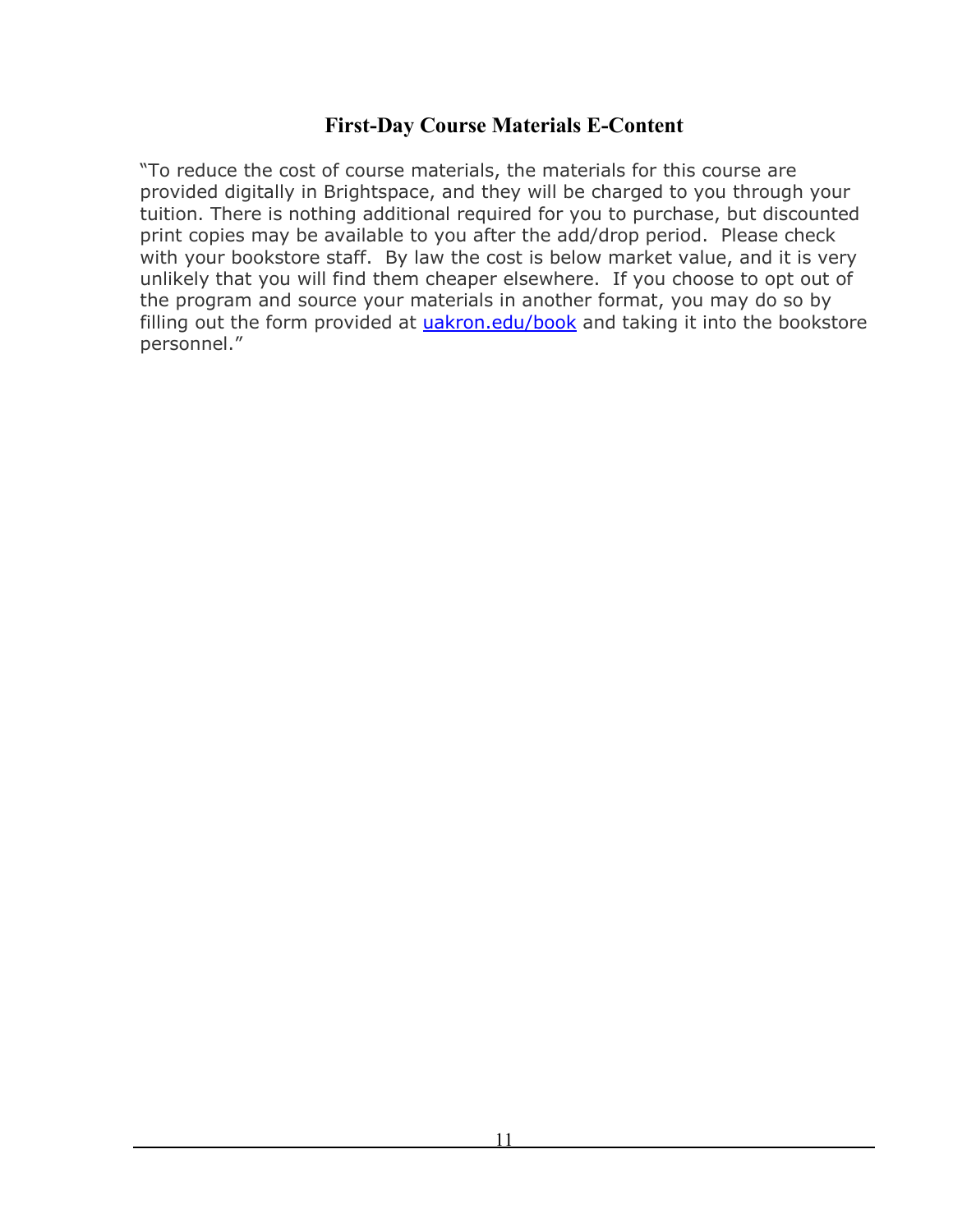# **Rules of Academic Etiquette**

General rules of thumb:

 $\Box$  When in doubt about how you should speak, write, or act, always err on the side of formality. You will never offend or annoy someone by being overly formal and polite.

 While you are in college, your coursework is your job. You should behave as you would in a professional work environment.

When addressing your professors in person:

□ Always address them as "Professor Smith" or "Dr. Smith."

 $\Box$  Do not call them by their first names or anything else unless they explicitly ask you to do so.

When writing an email to your professor:

 Begin the email with "Dear Professor Smith," Dear Prof. Smith," or "Dear Dr. Smith." Do not begin the email "Hi" without addressing your professor by their title and surname.

 $\Box$  Be alert to the tone of your message. Any email to a professor or teaching assistant should sound like a formal letter, not a text message or a demand to a customer service representative.

For example, you should write: *Dear Professor Smith, I cannot come to your office hours this week. Are you available at any time on Monday instead? Sincerely, Jane*

Do NOT write *Hi, I need to talk to you about the test. Can I come by Mon? Thx Jane*

Do NOT write *Hello, I'm a senior and I need your class to graduate. Carolina says I need permission. I need you to enroll me immediately. Jane*

 $\Box$  Write in complete sentences with correct spelling, grammar, and punctuation.  $\Box$  Proofread your email before sending it.

Source: Professor Molly Worthen's article published in *The New York Time* titled "U Can't Talk to Ur Professor Like This" on May 13, 2017; and it is available at: [https://www.nytimes.com/2017/05/13/opinion/sunday/u-cant-talk-to-ur-professor-like](https://www.nytimes.com/2017/05/13/opinion/sunday/u-cant-talk-to-ur-professor-like-this.html?mcubz=0)[this.html?mcubz=0.](https://www.nytimes.com/2017/05/13/opinion/sunday/u-cant-talk-to-ur-professor-like-this.html?mcubz=0)